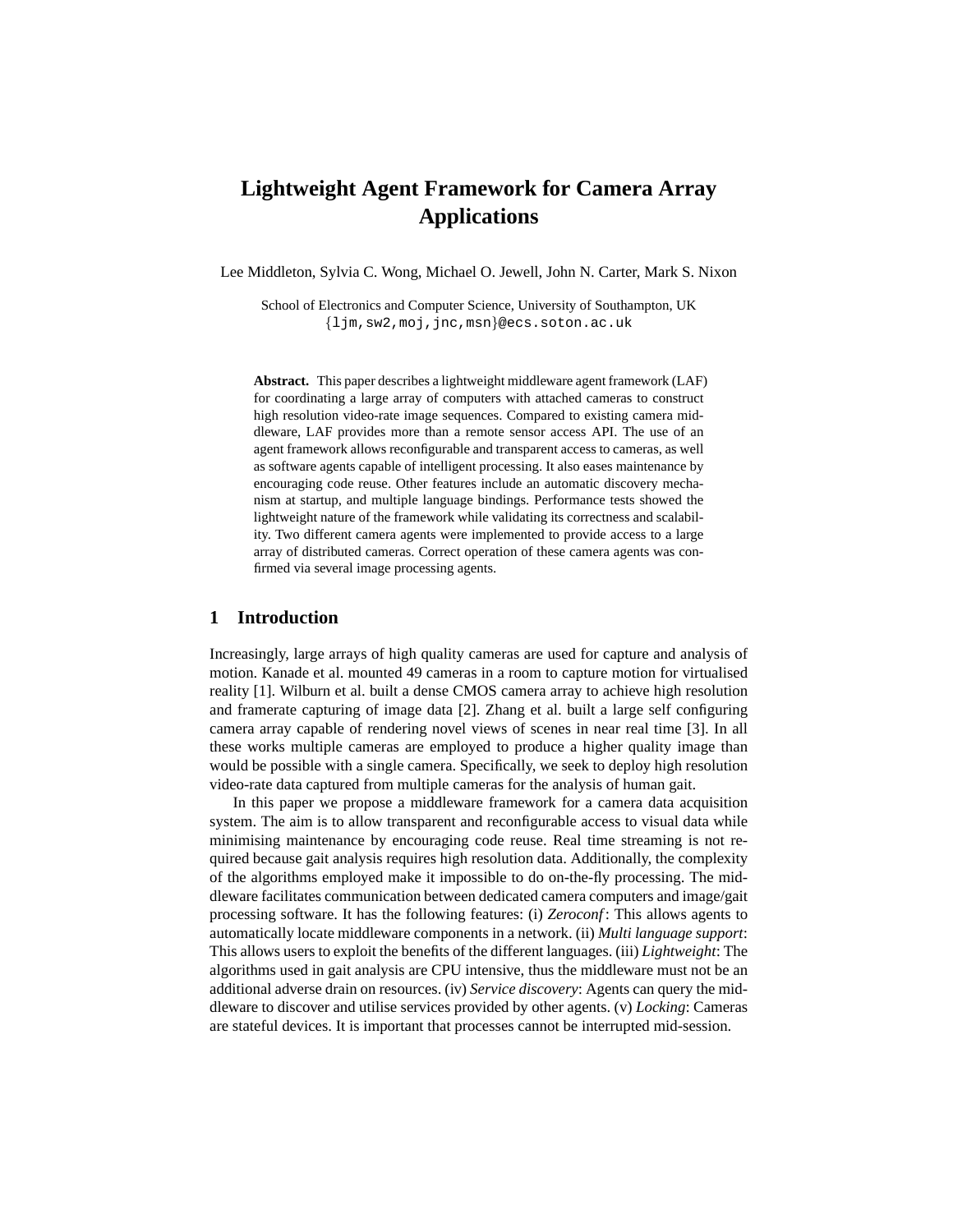Hori et al. [4] also implemented a middleware for networks of computers with attached cameras. Here, cameras were accessed as if they were a local device. This is similar to player/stage [5], which provides software abstraction for robot sensors. However, these systems are not suitable for our application as their goals are to provide direct access to sensor data over a network. In contrast, we want intelligent agents in our framework, where researchers can provide agents that perform complex algorithms. Multi-camera tracking systems [6,7] also study the same problem. Here, camera agents not only act as capture devices, but also perform processing on the image data. The middleware is highly focused on the task of tracking. Thus the messages are high level commands like location of objects. The middleware is also responsible for coordinating the movement and focus of the cameras to achieve a goal. In comparison, the middleware in our application has to be more general purpose. This is because researchers have different requirements from the image data. For example, in our research group, there are people who work with raw image data, silhouettes [8], and 2D and 3D models [9]. A final approach to this camera coordination problem is to leverage an existing middleware such as CORBA [10] or XML-RPC [11]. However, both systems require lot of resources to run. Many features not required in our application are included by default, and they cannot be optionally switched off. Also, there is a steep learning curve before researchers can add their existing code to this framework.

Our proposed solution contains some of the features from all the approaches outlined above, while being easy to use and lightweight. The paper is organised as follows: Section 2 provides an overview of the Lightweight Agent Framework (LAF). Section 3 introduces the two camera agents essential to our camera data acquisition system. Section 4 presents results from performance tests. Finally, Section 5 describes application agents that employ the services provided by the camera agents.

#### **2 System Overview**

Figure 1 shows an overview of LAF. The system has been simultaneously developed on C++, Java, and Python. Central to the system is the *router*. It is the main point of communication and coordination. All *messages* between components (except streamers) are sent via the router. Also, it acts as a broker for agents providing and requiring services. Agents are providers of services. Remote agents are clients of services provided by agents. To use the service provided by an agent, a remote agent requests a *lock* on the agent from the router. However, LAF is not restricted to a simple model of clients (remote agents) and servers (agents). An agent can contain one or more remote agents, thus allowing it to be both a client and a server at the same time. Ports are inputs and outputs of agents. Streamers are direct socket connections, mediated via the router. This allows video information to be sent directly between agents without the traffic passing through the router.

**Ports and Streamers** There are two types of ports in LAF: input and output. Input ports are used to pass data to an agent. They can be optional or non-optional. Processing cannot proceed until all non-optional ports are *set*. Output ports are used to pass data to remote agents. In applications involving a large array of cameras, a large amount of data is generated. If this data is to be sent via the router, the router may fail. For this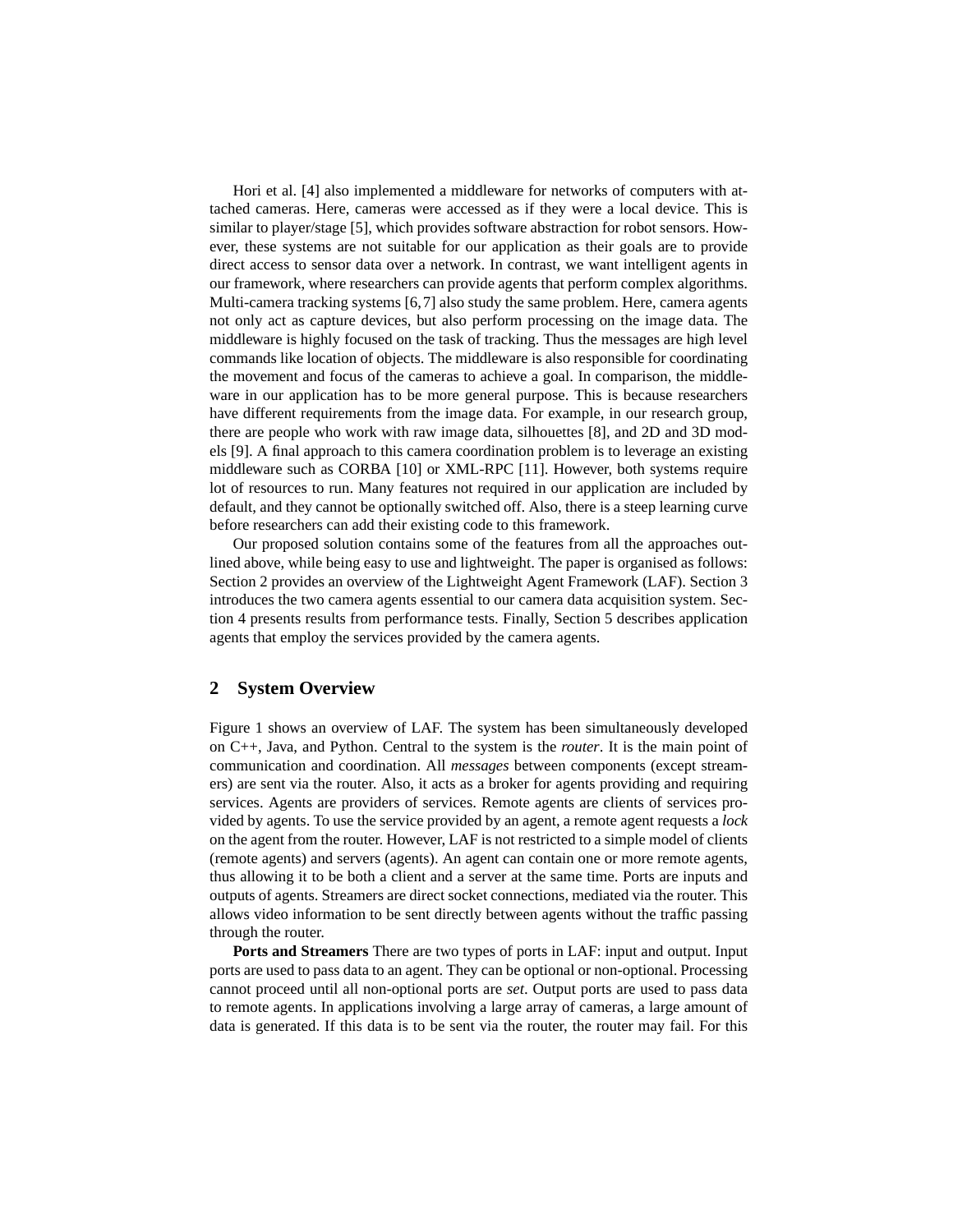reason, streamers were implemented. A streamer is a direct socket connection between an agent and a remote agent. The router is responsible for instigating this connection, so address information is not required ahead of time.

**Messages** LAF employs XML messages for communication between the router, agents and remote agents. Broadly, there are three classes of messages – status, router and agent. Status messages give feedback about the success of an action. Router messages are actions that only the router can perform. Agent messages are communications, via the router, between agents and remote agents. They deal with control and communication.

**Router** The router, agent and remote agent are implemented via a common class hierarchy, as shown in Figure 2. The router is responsible for agent subscription, message re-direction, and agent selection. It employs a plugin system which makes it simple to extend its functionality. Upon starting, the router registers itself as a multicast DNS service (mDNS) in zeroconf. The mDNS service allows information to be passed to any subscriber of the service. In this case the port and IP address of the router are passed via mDNS. Essentially this means that connection to the router by any agent is potentially an automatic process.

The subscription process of an agent from the perspective of the router begins when a SUBSCRIBE message is received. This message contains the *type* of agent which is being subscribed. The type of an agent is purely a descriptive name describing the service it provides. When the subscription is received the router assigns a unique name for the agent. This is made up of the type and a unique id number. Once an agent is subscribed, it is added to two lists (connected agents and free agents) which are maintained in the router. If an agent unsubscribes or dies, the router removes it from both lists. All messages pass through the router. As a result of this the router can perform filtering of the messages. For example, some messages are permitted only if the sender has a lock on the target. If the sender does not have the required lock, the router returns an NOK message to the sender. In most cases however the extent of the routers manipulation of the message is handling acknowledgements and passing it onward to the appropriate target. The last function of the router is the agent selection process. This is used when a remote agent attempts to lock an agent. The selection mechanism currently employed is a naïve one. A handle to the first agent of the correct type on the free agent list is returned to the remote agent. The selected agent is also removed from the free agent list.

**Agents and Remote agents** Users writing agents for LAF will need to create a derived class of Agent. The Agent class provides the underlying networking and messaging required for all agents. The derived class will minimally need to (a) provide



**Fig. 1.** An overview of how the middleware and **Fig. 2.** Diagram showing the interrelation of the agents fit together. software objects.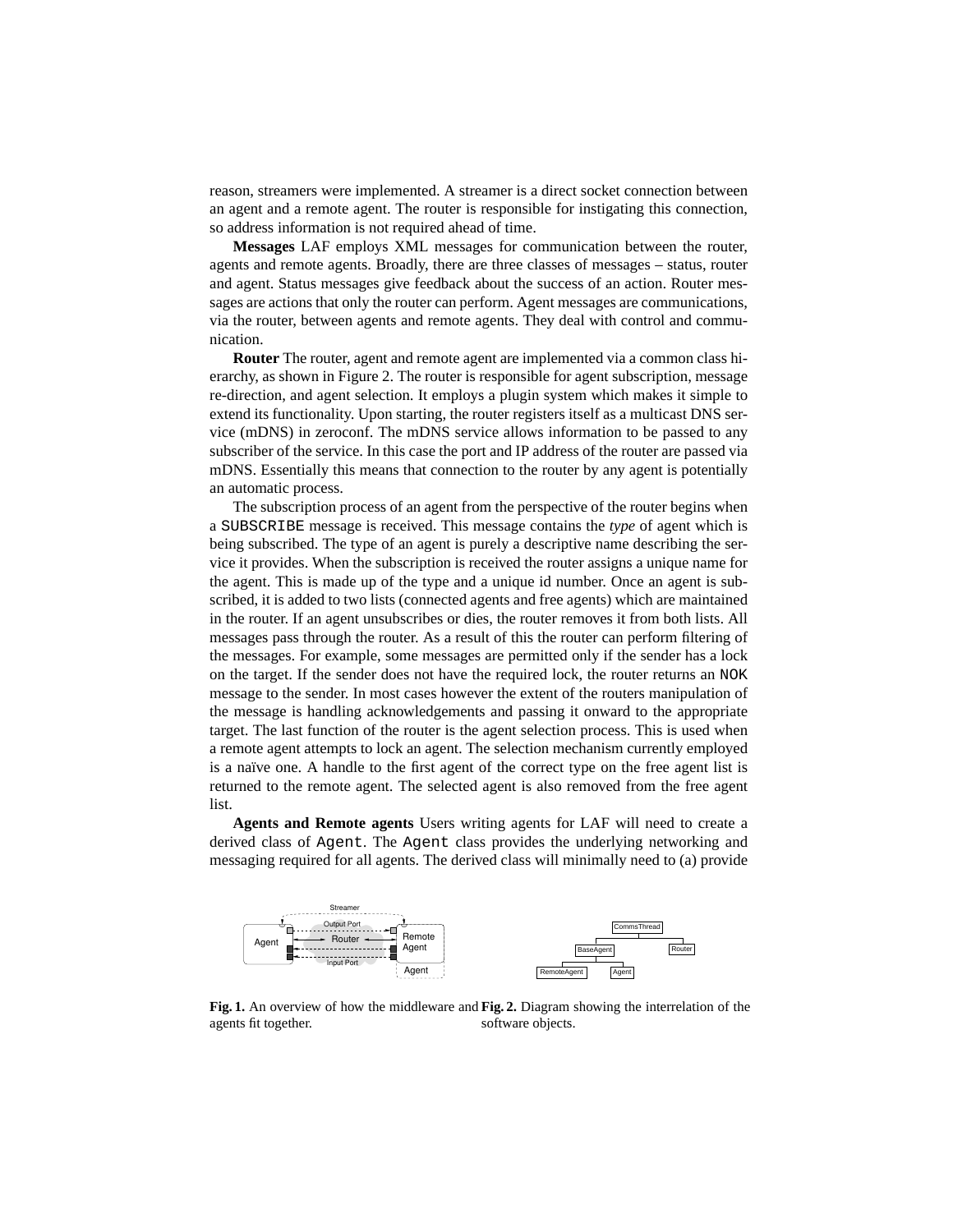

**Fig. 3.** (a) Configuration of camera agent. (b) Sending image data with a streamer.

type, ports, and streamers in the constructor, and (b) overwrite the action() method. Type is a descriptive name of the service provided. Ports and streamers provide the inputs and outputs of this agent. The action method is the engine of the agent. The user writes their own action method to provide the agents' functionality. Users writing remote agents will need to create a derived class of RemoteAgent. The derived class will need to specify the name(s) of the agent(s) it wishes to lock, set the agent's input ports and call the action() method. Agents and remote agents can connect to LAF either automatically or manually. Automatic connection is performed using zeroconf while manual connection uses environment variables.

#### **3 Camera Agents**

Figure 3(a) illustrates the specific ports and general configuration for a camera agent. Only the *service* port is compulsory. The service port exposes the features of the cameras controlled by the agent, such as grab image and set shutter speed. The other input ports were employed to set required parameters. The *streamer* is used to transmit image data over the network directly to remote agents. The video data is sent a frame at a time with the frame from each camera interleaved as shown in figure 3(b).

The camera agent provides access to the camera array on a per PC basis. However, accessing and controlling a large number of cameras can be cumbersome using camera agents alone. For instance to access 6 cameras which are connected in pairs to each of three PCs the user needs to maintain three separate camera agents. As a result, a super camera agent was written to provide a single collated image data stream to image processing applications. The configuration for a super camera agent is shown in Figure 4(a). It contains a number of remote agents for locking camera agents connected to the router. Thus, the super camera agent is both a remote agent and an agent. Image data is transmitted to the super camera agent via a number of streamers. These are demangled into a single output stream for other other remote agents to consume (Figure 4(b)).

## **4 Performance Testing**

Four tests were carried out to evaluate the performance of LAF. Figure 5 shows that connection and disconnection times to LAF do not increase with an increasing number of registered agents. The second test measures the overhead of messaging. One hundred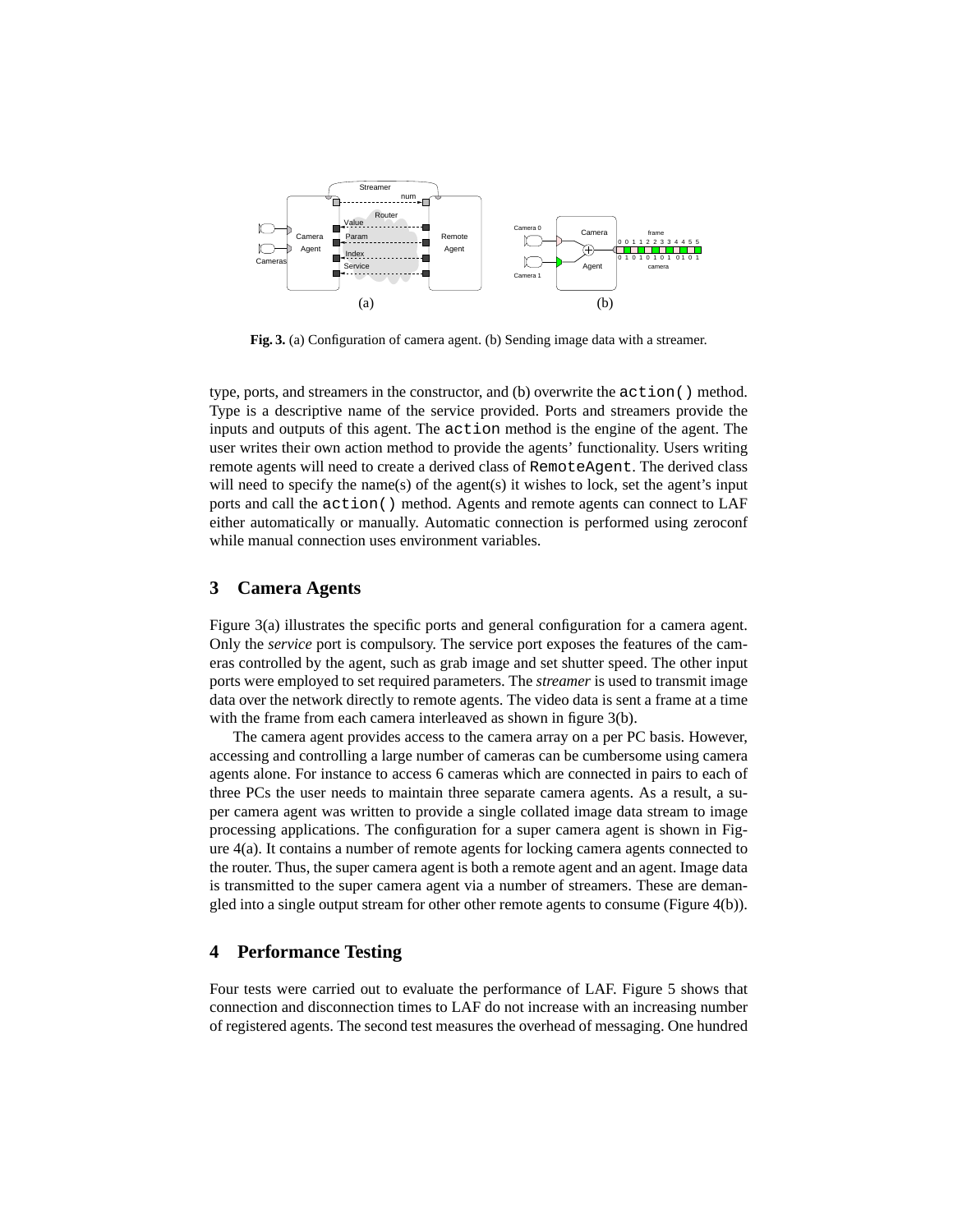

**Fig. 4.** (a) Configuration of super camera agent. (b) Demangling of image streams.



|        | remote agents |        |
|--------|---------------|--------|
| agents | $C++$         | Python |
| $C++$  | 943           | 1771   |
| Python | 1596          | 2158   |

**Table 1.** Time (in ms) to perform 100 string concatenation operations.

|                     | time (ms) |
|---------------------|-----------|
| $C++$ agent         | 263       |
| $C++$ remote agent  | 291       |
| Python agent        | 512       |
| Python remote agent | 604       |

**Fig. 5.** Connection and disconnection time against number of agents registered.

**Table 2.** Startup time.

separate operations were invoked against an agent with two mandatory inputs and a single output. The result is shown in Table 1. The third test measures the average startup times of agents and is illustrated in Table 2. The slower start up times of the remote agents is the overhead due to locking. The messaging test and the startup time test demonstrate the lightweight nature of LAF. The fourth test examined the streaming performance. For a camera agent we achieved an average of 661 Mbit/s with a gigabit network. This means we can directly  $(640 \times 480, 30$ fps) stream video data from 9 camera.

## **5 Application Agents**

As an example of the system in operation three application agents are described here. Firstly, an agent was designed to allow remote configuration of cameras (see Figure 6). Secondly, an image mosaicing agent was designed. Figure 7(a) shows a composite image created by this agent. Finally, a background subtraction agent was developed. It locks a single camera and statistically computes a reference background when no subject is in view. When the subject is in the scene, the reference is used to find portions of the image that have changed. Figure 7(b) shows an example output frame.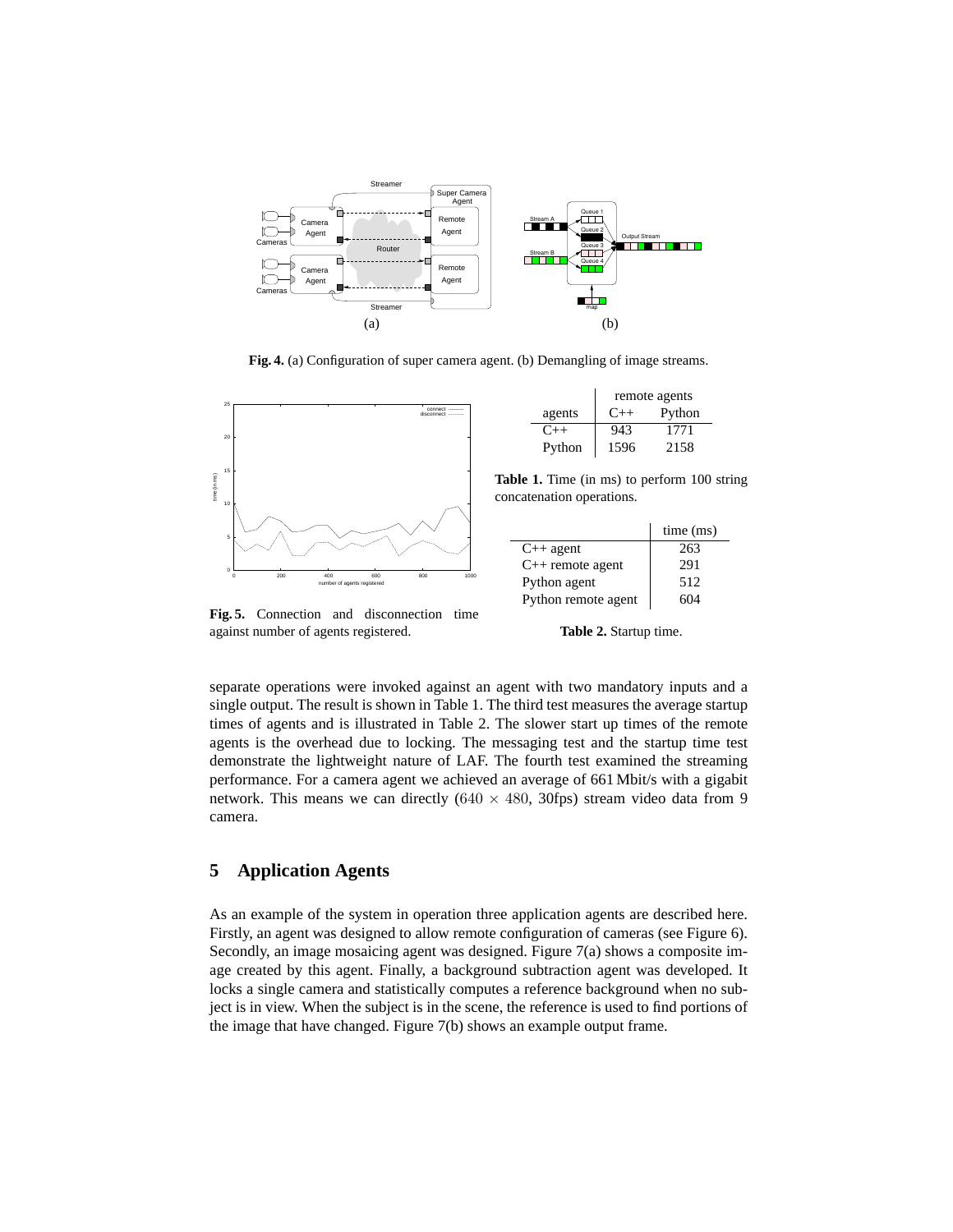

**Fig. 6.** Camera control application agent.



**Fig. 7.** (a) Creation of an uncalibrated image mosaic from six cameras on three PCs using the image mosaicing agent. (b) Output from the background subtraction agent.

#### **6 Conclusions**

This paper described the development of a middleware, LAF, for the control of a large array of cameras. LAF consists of a router, and superclasses for agents (service providers) and remote agents (clients). Since agents can contain remote agents, LAF is not limited to a simple client/server model. LAF provides transparent access to camera control. Additionally, it facilitates access and reuse of intelligent agents that provide a variety of image processing operations. Other features of LAF include minimal computational overhead, zeroconf for automatic discovery of components in the framework, locking, and multiple language support. This paper also presented performance tests and applications of LAF. By measuring the connection and disconnection times of agents on an increasingly loaded router, scalability was demonstrated. Messaging tests showed the overhead of communication, in either C++ or Python, was small. Measured startup times showed the registration process to be short. Video streaming tests validated that the throughput in the designed system was sufficient to stream 9 cameras. Three application agents were also demonstrated in this paper. These applications validated the correctness of the design and demonstrated the ease of implementation of image processing applications.

## **References**

1. Kanade, T., Saito, H., Vedula, S.: The 3d-room: Digitizing time-varying 3d events by synchronized multiple video streams. Technical report, Carnegie Mellon University (1998)